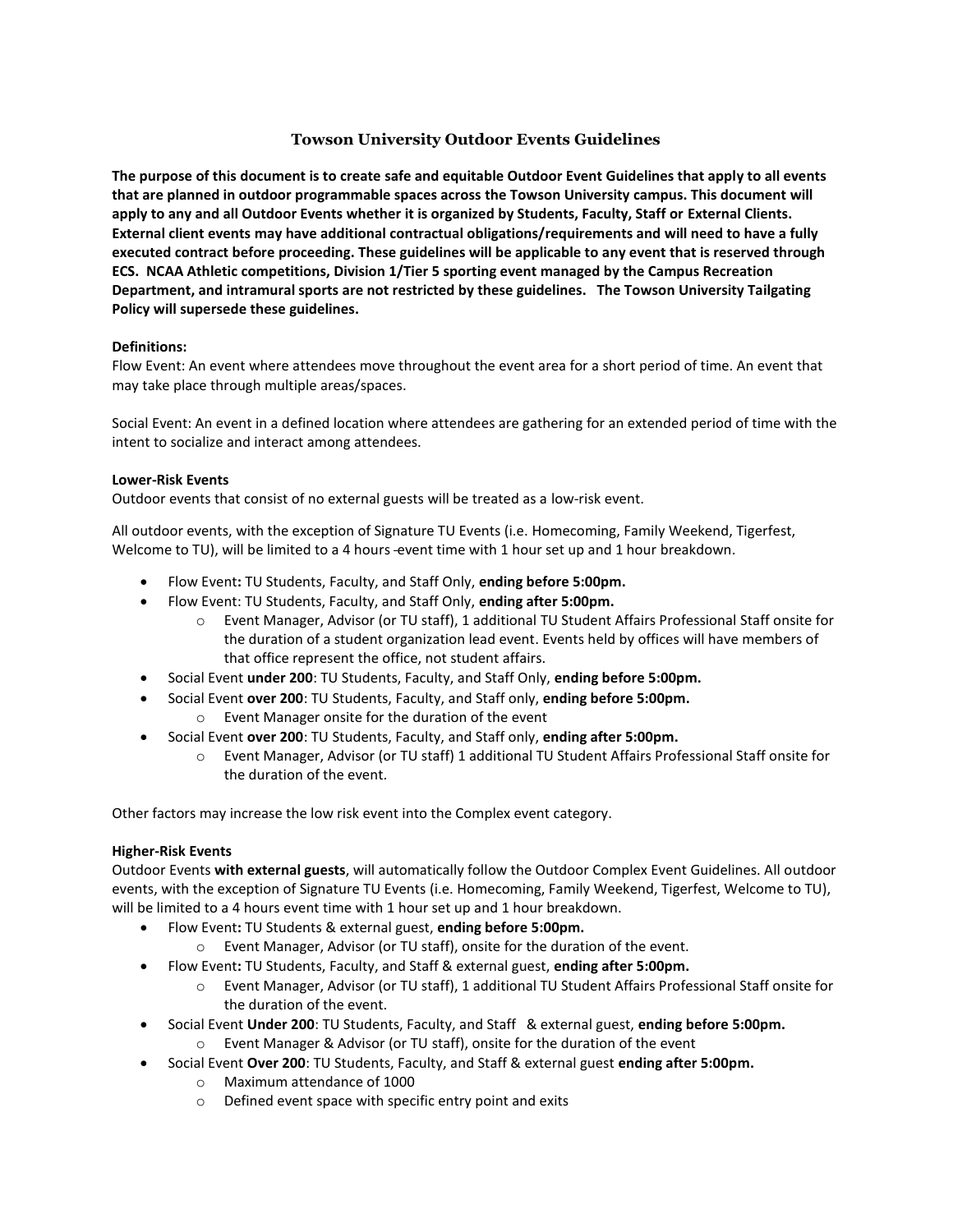- o May require ticketing prior to event start date
- o May restrict reentry
- o Event Manager, Advisor (or TU staff), 1 additional TU Student Affairs Professional Staff onsite for the duration of the event.
- $\circ$  Crowd Control Staffing to be hired by Event Manager: Bagcheck = 2 SAFE, Wanding = 3 SAFE, Crowd Roamers = 2 SAFE, Perimeter monitors = 4 SAFE, SAFE Supervisor 2 DPS Officers
- o 1 Paramedic to be hired by Event Manager
- Social Event **Over 1000,** TU Employees, TU Students & external guest
	- o Department sponsored, co-sponsored or hosted
	- o Defined event space with specific entry point and exits
	- o Ticketing prior to event start date
	- o May restrict reentry
	- o Event Manager, Advisor (or TU staff), 1 additional TU Student Affairs Professional Staff onsite for the duration of the event.
	- $\circ$  Crowd Control Staffing to be hired by Event Manager: Bagcheck = 2 SAFE, Wanding = 3 SAFE, Crowd Roamers = 2 SAFE, Perimeter monitors = 4 SAFE, SAFE Supervisor 2 DPS Officers
	- o 1 Paramedic to be hired by Event Manager

Each student organization is permitted **one** "Outdoor Complex Event" per semester. Requests will be scheduled on a first-come, first-served basis.

Weekends with scheduled home football games and major campus wide events like Signature TU Events (i.e. Homecoming, Family Weekend, Tigerfest, Welcome to TU), may limit the availability for groups to host events on campus.

## **Responsibilities for Outdoor Complex Events**

## **Student Organization**

- Identify student(s) in charge of the event
- Identify student(s) who will serve as liaison(s) working in close collaboration with the Event Manager and will also assist Event Manager with addressing concerns as needed
- Student organization must have their advisor sign an approval form before their first meeting with ECS to begin planning the event. This may be completed either by paper, or digitally via Involved@TU.

## **Event Manager**

The Event Manager meets with student organization leaders to:

- Plan the event with the student organization representative and possibly the student org advisor to outline university standards while reviewing the event checklist
- Ensure the fire permit form (if needed) has been submitted 10 days prior to event
- Ensure a food waiver (if needed) has been submitted 10 days prior to event
- Identify & discuss with the group when estimated attendance is not consistent with previous years
- Ensure staffing is in place (as needed) as per university standards including sound monitor
- Ensure a BBQ form has been submitted and a person certified to safely light the propane grill will be in attendance at the event
- Outline costs pertaining to the student organization, have cost approved by SGA

The Event Manager works with the crowd control vendor (SAFE Management) (when required based on university standards) to:

- Position staff around the perimeter
- Position staff inside the main event
- Position staff at entry points for bag-checking and wanding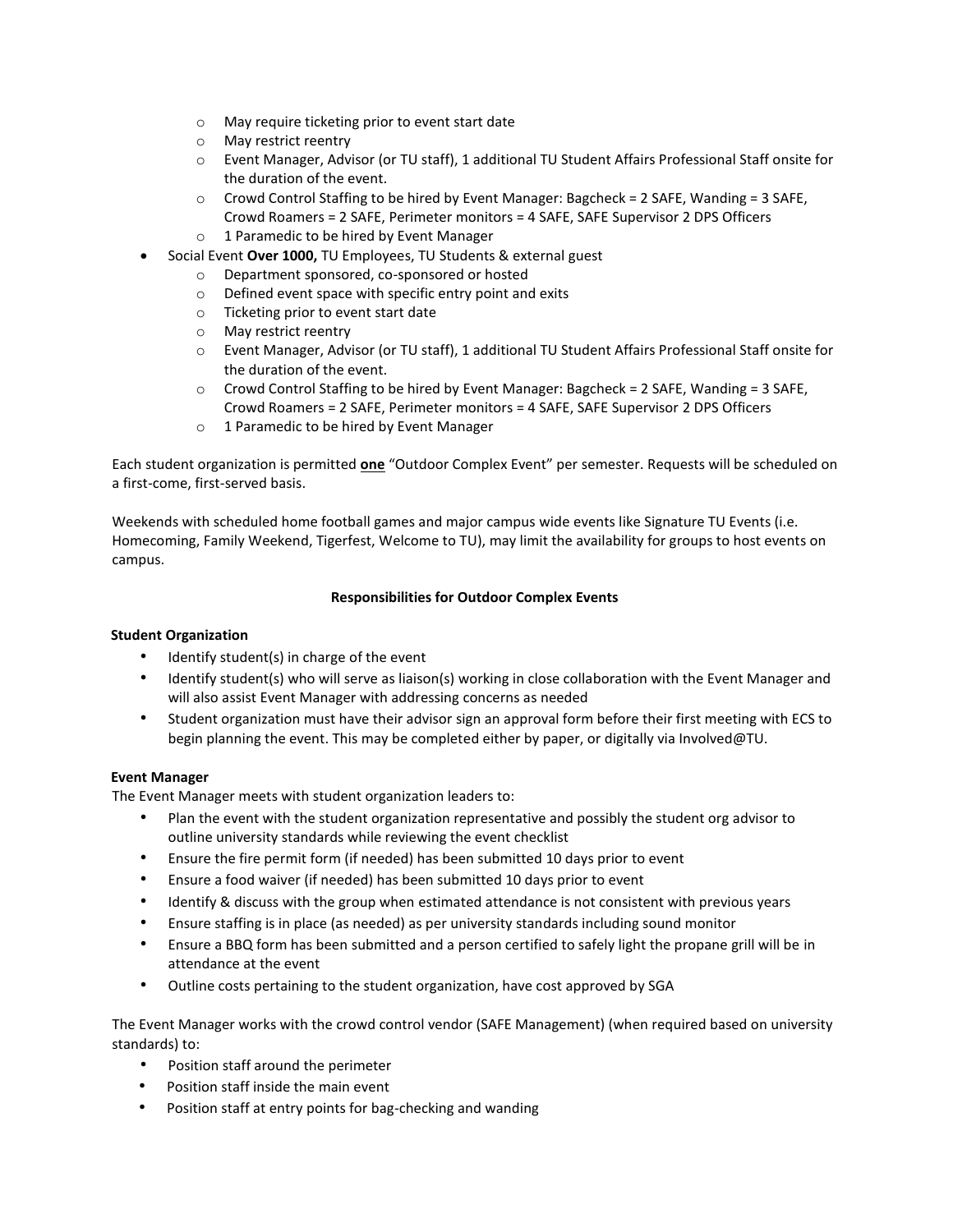The Event Manager works with the Advisor (or TU staff) to:

- Work with student organization leaders to address issues and focus on having a successful event
- Enforce sound volume or decibel levels (sound monitor will be present as needed)

## **Sound Monitor**

- An ECS Event Staff will be on site whenever there is amplified sound at an event. A Sound Monitor is requested by the Event Manager.
- Prior to the start of the event, the Sound Monitor should work with the group and DJ to ensure all decibel levels are within University standards
- During the event, the Sound Monitor will ensure that the sound levels stay within the standards, and will notify the DJ or group if the volume needs to be adjusted
- The Sound Monitor will be provided with the Event Manager's phone number to call if there are issues with the group or DJ complying with the sound standards
- Please refer to the Towson University Time, Place, and Manner Policy for decibel level guidelines.

### **Advisor (or TU staff)**

The Advisor or TU staff is the key liaison between the Event Manager and the student organization as they will always have closest relationship with the student group.

The Advisor (or TU staff) works with the Event Manager to:

- Discuss event details by meeting prior to the event
- Address issues and focus on having a successful event
- Enforce sound volume or decibel levels (sound monitor will be present as needed)

### **Department of Public Safety (DPS)**

- DPS provide Just In Time training for crowd control vendor on security and compliance issues. (Active Assailant, Clery, Title IX, etc.)
- Briefing location and time to be identified by ECS staff when event is approved/scheduled
- DPS will provide the crowd control vendor supervisor(s) with a radio for communication with the dispatch center.
- Staffing by DPS will be sufficient to address safety issues if/when required to intervene in support of ECS Manager during higher risk events
	- o Minimum of two officers.
- In the unlikely event of a serious emergency DPS will assume tactical control of the event in order to preserve life, prevent serious injury, or substantial damage to university property.
- DPS will act as an advisor to ECS and student liaisons to support their decision regarding ending an event.
	- $\circ$  Excepting an emergency threatening life, serious injury, or substantial damage to university property

#### **Crowd Control Vendor (SAFE Management)**

Event Security / Crowd-Management Personnel

- Event Security / Crowd-Management Personnel will be positioned within the event site and in surrounding areas for crowd control and maintaining order. Security shall perform the following duties:
- Control patron access at the event site and, at the discretion the University Event Manager, deny access to patrons, who, on the basis of their behavior, are intoxicated, impaired, or could be a threat to themselves or others
- Conduct visual checks of all patrons. This includes coats and jackets, backpacks, gym bags, handbags, and other hand-carried items. Metal-detection checks will be conducted until successful screening occurs or the guest will not be permitted entry into the event.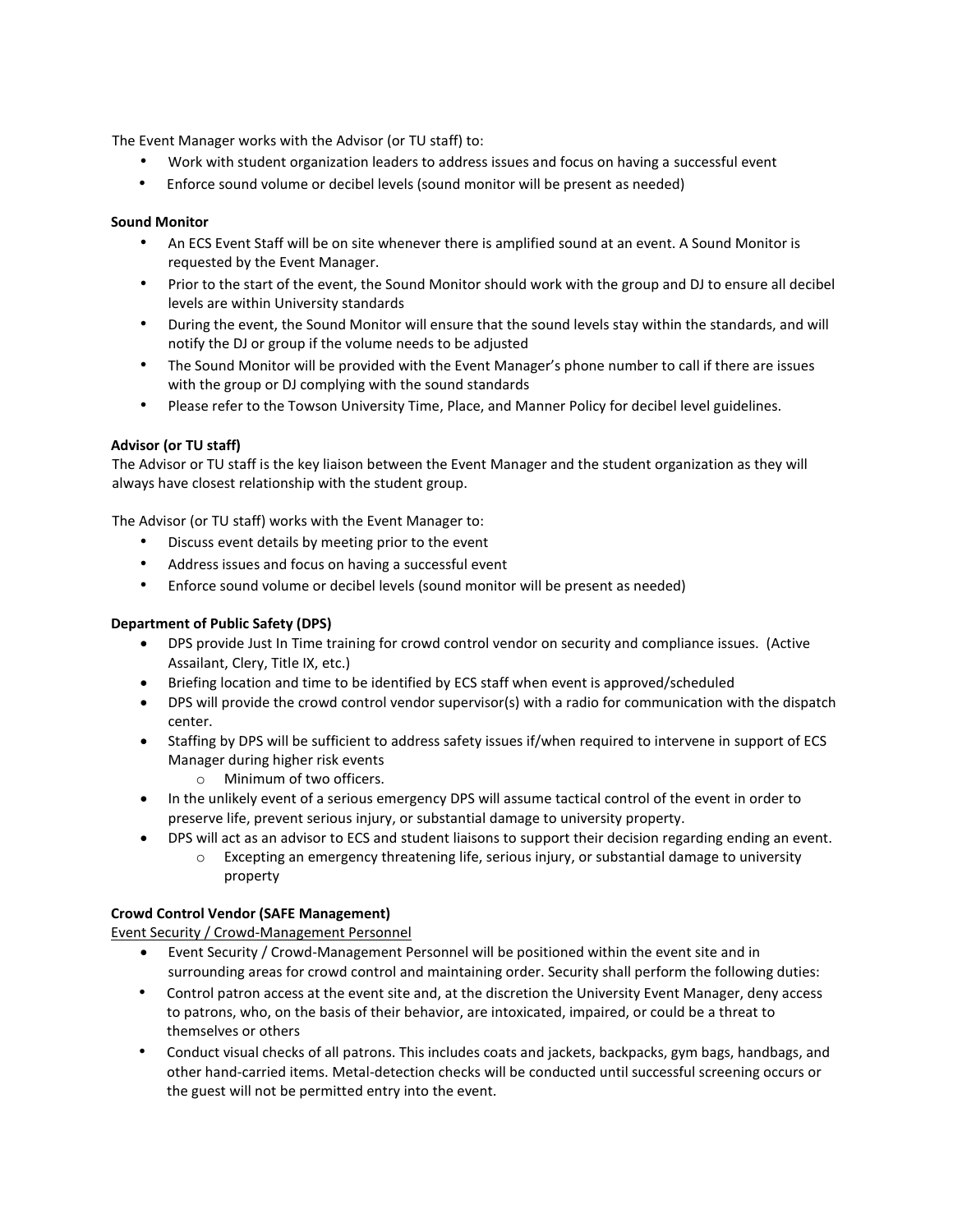- Control disorderly or disruptive incidents. At the discretion of the University Event Manager, patrons in such circumstances may be ejected from the event or the facility
- Clear the event site of all patrons in a reasonable, orderly manner at the conclusion of the event
- May not use force except for self-defense or to protect the individual or others from injury or harm unless attempting to administer first aid.
- May not administer first aid unless trained to do so, and then will not deliver treatment beyond their training
- Provide excellent customer service.

## Supervisor / Manager

The Supervisor / Manager shall perform the following duties:

- Evaluate and assign available personnel according to individual strengths and abilities
- Attend day of event briefings and debriefings
- Provide substantive input regarding staff management
- Report to the event site earlier than other event personnel. Time will be determined by the University Event Manager and indicated on the staffing request
- Communicate with Contractor's staff
- Act as the liaison between Contractor's staff and the University Event Manager
- May not use force except for self-defense or to protect the individual or others from injury or harm unless attempting to administer first aid
- May not administer first aid unless trained to do so, and then will not deliver treatment beyond their training

### **Paramedic**

Designated first responder in the event of a medical emergency.

## **Procedures for Ending an Event Prior to Scheduled End Time**

#### **How to End an Event**

- Recognize that there is a problem
- Discuss the problem with the group sponsoring the event
- Have the group handle the issue with the attendee(s)
- Have the DJ or Master/Mistress of Ceremonies give one warning to stop the activity (or event will be shut-down)
- Inform DPS about the issue before shutting-down
- Once DPS arrives, the Event Manager, DPS Supervisor, and the liaison(s) coordinate the shut-down process – including turning off music and turning on lights
- Complete an event summary documenting everything that happened and why the event ended earlier than schedule. Send the summary via e-mail to Director of ECS, Associate Director of ECS, ECS Event Manager, AVP of Campus Life, Chief of Police, Coordinator of Student Organizations, Director of Student Activities and or Greek Life, Group Advisor.

## **Reasons to Turn-Off Power to Amplification System (after ONE Warning)**

- Attendees are drinking alcohol (when not permitted)
- Attendees are smoking
- Attendees are using drugs
- Attendees are dancing on tables
- DJ is not following the instructions of the Sound Monitor